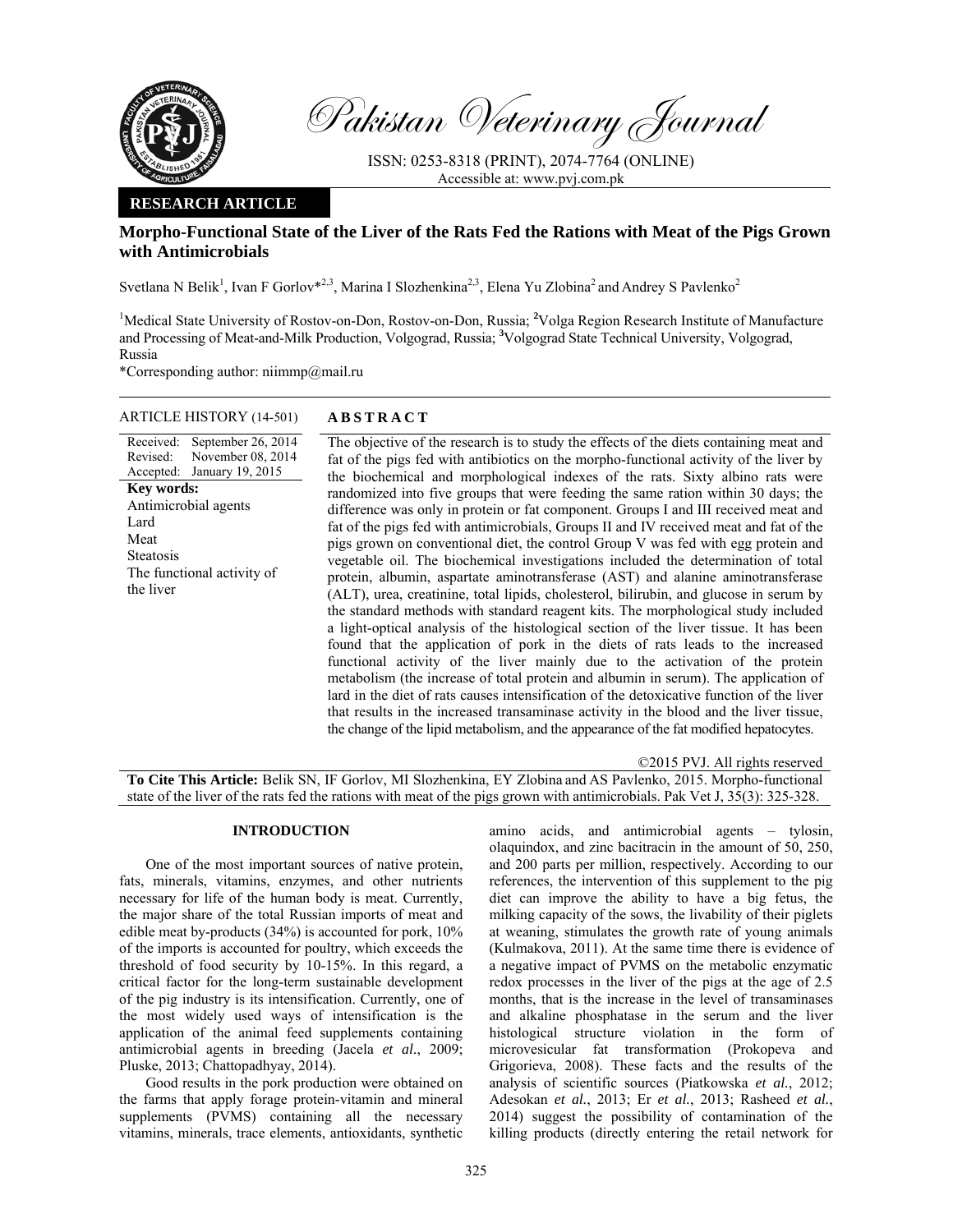sale to consumers) with residual amounts and metabolites of the biologically active agents PVMS.

The liver is the central organ of the chemical homeostasis in the body, whose main function is the metabolism of proteins, fats, carbohydrates, vitamins, pigments, and occupies the central place in the process of the detoxification of exogenous and endogenous toxic compounds. Active admission of xenobiotics in the body causes a violation of detoxification capacity, which may lead to the violation of other metabolic functions of the liver and its organic damage (Bigoniya *et al.,* 2009; Esaulenko *et al.*, 2011).

In this regard, the main objective of our study was to investigate the influence of the diets containing meat and lard of the pigs, fed with PVMS on the morpho-functional activity of the liver by biochemical and morphological indicators in a biological experiment.

#### **MATERIALS AND METHODS**

The experiments were carried out on 60 albino weaned rats with an average weight of 53 g. The animals were kept under identical conditions with free access to food and water. Under the analogy principle, these rats were divided in five equal groups. All group members fed their basic diet (Table 1) compiled in accordance with the recommended daily feed standards, characterized by protein and fat components within 30 days. The quantitative composition of the daily diet is presented in Table 2.

After the experiment, the animals were sacrificed by decapitation, the blood was centrifuged, the serum obtained was studied in terms of the following indicators: the concentration of the total protein (TP), urea, creatinine, total lipids (TL), triglycerides (TG), cholesterol (TC) was determined spectrophotometrically with standardized techniques using standard chemical sets by the firm "Lakhema" (Czech Republic). The activity of the alanine aminotransferase (ALT) and aspartate aminotransferase (AST) was determined colorimetrically using the Reitman-Fraenkel method by the set of standard diagnostic reagents. The activity of ALT, AST in 10% homogenate of the liver tissue was determined by the same method. The protein fractions were determined by electrophoresis.

For the histological examination, the liver slices from each animal of the corresponding experimental group were inserted into 10% neutral formalin solution, and further, optionally, - into Carnoy's fluid. After the standard preparation, the paraffin sections were stained with hematoxylin-eosin and Schiff's reagent with an amylase test. 60 bodies were studied light-optically. All manipulations with animals were carried out in accordance with the international principles of the Declaration of Helsinki 2000 of humane treatment of animals.

Statistical processing was performed using the software package Statsoft Statistica 6.0 and conventional methods of the parametric statistics. To assess the intergroup differences, the Student's t-test was used. These differences were considered to be significant when the error probability is  $P<0.05$ .

**Table 1:** Scheme of the feeding the laboratory animals

| Groups    | Characteristics of feeding <sup>4</sup>  |
|-----------|------------------------------------------|
| Group I   | BD + PC - meat AB, FC - oil              |
| Group II  | $BD + PC - meat NR$ , $FC - oil$         |
| Group III | $BD + PC - lowfat$ quark, $FC - land AB$ |
| Group IV  | $BD + PC - lowfat$ quark, $FC - land NR$ |
| Group V   | $BD + PC - white$ of the egg, $FC - oil$ |
|           |                                          |

4 BD - basic diet; PC - a protein component; FC - a fat component; meat AB and lard AB - meat and lard of the pigs fed with antimicrobials; meat NR and fat NR - meat and lad of the pigs fed a normal agricultural ration.

**Table 2:** The composition of the daily diet

| Feed item $(g)$     | Groups |      |      |              |      |  |
|---------------------|--------|------|------|--------------|------|--|
|                     |        |      | Ш    | ı٧           | v    |  |
| Wheat bread         | 15.0   | 15.0 | 15.0 | 15.0         | 15.0 |  |
| Maize groats        | 5.0    | 5.0  | 5.0  | 5.0          | 5.0  |  |
| Oat groats          | 10.0   | 10.0 | 10.0 | 10.0         | 10.0 |  |
| Potato starch       | 10.5   | 10.5 | 10.5 | 10.5         | 10.5 |  |
| Pork (experimental) | 5.0    |      |      |              |      |  |
| Pork (control)      |        | 5.0  |      |              |      |  |
| Lowfat quark        |        |      | 7.0  | 7.0          |      |  |
| Whole egg           |        |      |      |              | 9.5  |  |
| Lard (experimental) |        |      | 1.2  |              |      |  |
| Lard (control)      |        |      |      | $\mathsf{L}$ |      |  |
| Oil                 | 0. ا   | LΩ   |      |              | 0. I |  |

### **RESULTS AND DISCUSSION**

The most revealing markers characterizing proteinsynthetic function of the liver is the content of protein and of its fractions in the blood serum (Bigoniya *et al.,* 2009). The highest activation of the protein metabolism was observed in animals fed with meat of the pigs grown with antibiotics in their diets. This was reflected in the increase of total protein content by  $44.36\%$  (P<0.05) and of albumin by  $12.17\%$  (P<0.05) with respect to the control group indexes. In view of mainly transport function of albumin (transfer of water, ions, magnesium, calcium, fatty acids, certain hormones, etc.), we can assume that a diet containing meat AB has an anabolic effect, i.e. reinforces for all metabolic processes in the body. This probably reflected the higher biological value of protein in the diet that had been found earlier (Belik *et al.*, 2006).

The rats in Groups II, III, and IV had a statistically significant increase in TP by 10.12, 16.36 and 8.00%, respectively, with the albumin content in these animals to remain at the target level. Concentrations of AST and ALT in serum are often used as biochemical markers of the hepatocellular insufficiency. The activity of these enzymes increases significantly as a result of the cell membranes damage. ALT is specific for the liver tissue and has a higher diagnostic value in assessing the degree of the liver cell damage, while the AST level may rise when the cells of other organs and tissues (heart, skeletal muscle, red blood cells) are damaged (Kanda *et al.*, 2014). The greatest increase in activity of these enzymes is observed in the xenobiotic induced hepatitis (Krier and Ahmed, 2009).

The biochemical studies of the serum showed (Table 3) that the ALT blood content in the experimental Groups I and II were significantly higher than in the control animals by 41.32% and 26.93% respectively, while Group IV showed a decrease in the activity of the enzyme under study by 23.54% (P<0.05).

The level of ALT activity in the liver tissue in all groups was within the control value  $(P>0.05)$ . This allows to assume that the increase in the activity of the studied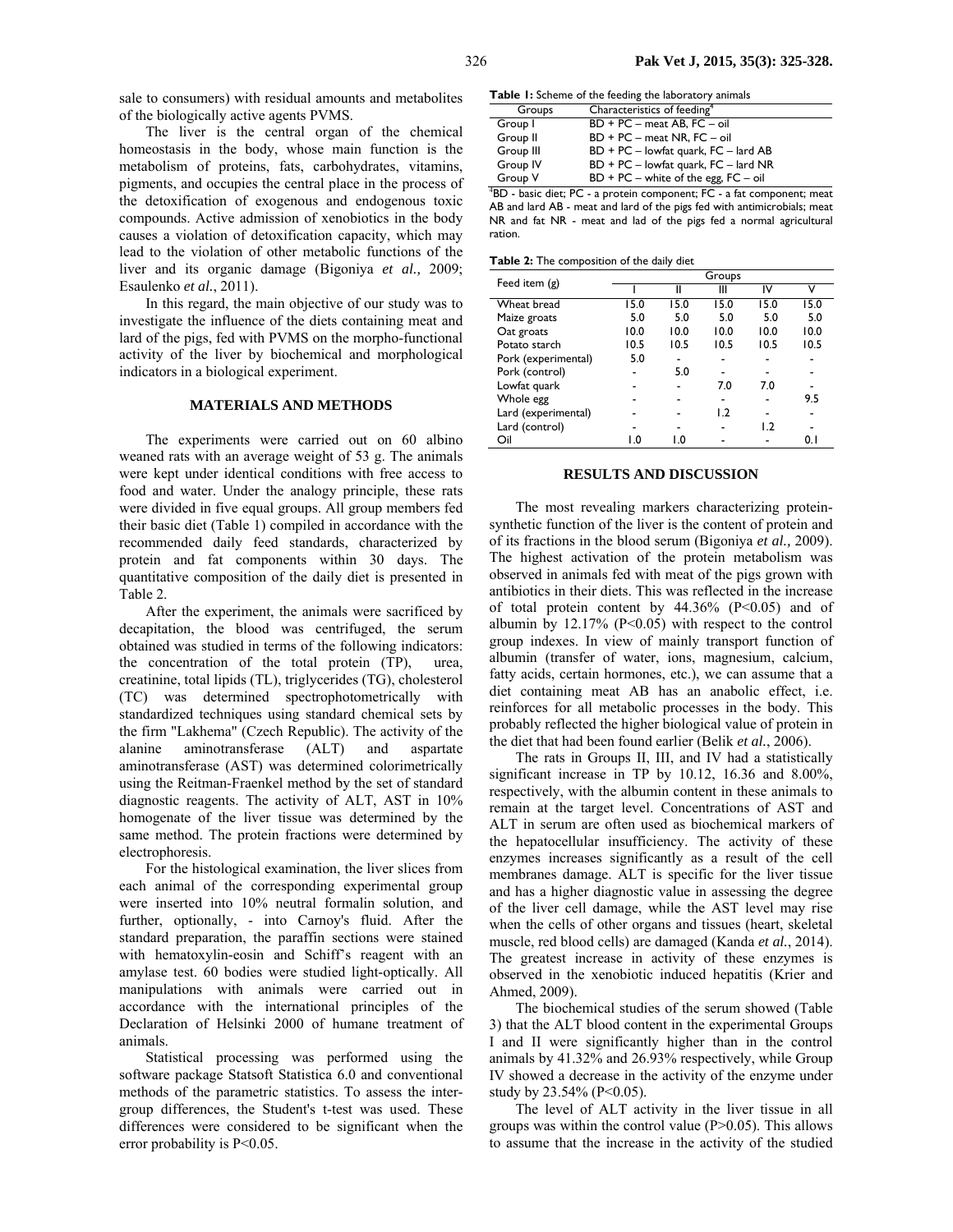**Table 3:** Biochemical indexes of the functional activity of the rat liver/blood/serum

| Indices                         | Units              | Groups            |                  |                                                                                     |                   |                  |  |
|---------------------------------|--------------------|-------------------|------------------|-------------------------------------------------------------------------------------|-------------------|------------------|--|
|                                 |                    |                   | Ш                | Ш                                                                                   | IV                | v                |  |
| Total protein                   | g/l                | $12.27 \pm 0.21$  | $9.36 \pm 0.22$  | $9.89 \pm 0.36$                                                                     | $9.18 \pm 0.21$   | $8.50 \pm 0.19$  |  |
| <b>Albumins</b>                 | g/l                | $6.64 \pm 0.35$   | $4.56 \pm 0.32$  | $4.57 \pm 0.23$                                                                     | $4.43 \pm 0.16$   | $4.10 \pm 0.27$  |  |
| ALT blood                       | nmol/g             | 27.19±0.49        | 24.42±0.47       | 28.4±0.77*                                                                          | $14.71 \pm 0.51*$ | $19.24 \pm 0.46$ |  |
| <b>ALT</b> liver                | nmol/g             | $2.37 \pm 0.04$   | $2.33 \pm 0.03$  | $2.32 \pm 0.10$                                                                     | $2.10 \pm 0.08*$  | $2.34 \pm 0.03$  |  |
| AST blood                       | nmol/g             | $18.52 \pm 0.36$  | $16.10 \pm 0.31$ | 22.97±0.57*                                                                         | $16.91 \pm 0.6$   | $17.11 \pm 0.27$ |  |
| <b>AST liver</b>                | nmol/g             | $0.95 \pm 0.02$   | $0.93 + 0.01$    | $1.46 \pm 0.01*$                                                                    | $1.09 \pm 0.03$   | $0.91 \pm 0.01$  |  |
| Urea                            | mmol/l             | $4.87 \pm 0.12*$  | 4.19±0.07*       | $3.27 \pm 0.06$                                                                     | $3.46 \pm 0.12$   | $3.42 \pm 0.09$  |  |
| Creatinine                      | mmol/l             | 79.22±1.72*       | $80.7 \pm 1.46*$ | $97.1 \pm 0.63*$                                                                    | 99.7±0.52*        | 72.3±0.75        |  |
| Total bilirubin                 | mcmol/l            | $3.3 \pm 0.54$    | $3.6 \pm 0.23$   | $3.9 \pm 0.26$                                                                      | $4.1 \pm 0.35$    | $3.8 + 0.33$     |  |
| Glucose                         | mmol/l             | $5.91 \pm 0.46$   | $4.35 \pm 0.72$  | $5.83 \pm 0.30$                                                                     | $5.70 \pm 0.33$   | $4.83 \pm 0.57$  |  |
| <b>Total lipids</b>             | g/l                | $11.62 \pm 0.31*$ | $10.25 \pm 0.37$ | $10.60 \pm 0.28$ *                                                                  | $9.69 \pm 0.18$   | $9.70 \pm 0.16$  |  |
| Cholesterol                     | mmol/l             | I.74±0.03         | I.98±0.02        | $2.15 \pm 0.07$                                                                     | $1.85 \pm 0.03$   | $1.66 \pm 0.01$  |  |
| Triglycerides<br>$\overline{v}$ | mmol/l<br>$\cdots$ | 1.37±0.03         | $1.11 \pm 0.01$  | $1.47 \pm 0.02$<br>$\mathbf{M}$ $\mathbf{L}$ $\mathbf{L}$ $\mathbf{L}$ $\mathbf{N}$ | $1.30 \pm 0.02$   | $.51 \pm 0.01$   |  |

Values (mean+SE) asterisk in a row differ significantly (P<0.05) than group-V (control).



**Fig. 1:** Hepatocytes of the peripheral zone of the hepatic lobules with signs of microvesicular transformation of fat in the rats of group III (a), high glycogen content in hepatocytes of the rats in group I (b) & group III (c) and prevalence of glycogen inclusions in pericentral parts of the hepatic lobules in group V (control) (d). Stain: a & c: H and E; d & d: PAS-reaction. Magnification: a & d: 100×; b & c: 400×.

enzymes in the blood is not caused by injury of hepatocytes, but rather, is adaptive to the diets with anabolic effect and confirms the increased protein homeostasis with maintaining its stability.

Another indication of the synthetic liver activity is the urea content in the blood serum. The most significant increase in the urea level was observed in the animals of Groups I and II by 42.4% and 22.52%. This fact confirms the activation of the protein metabolism in dynamic equilibrium processes of synthesis and degradation, as evidenced by the creatinine preservation in these groups within the target values.

The application of the lard of the pigs fed with antimicrobials in the diets of the rats has resulted in a statistically significant increase in activity of both AST and ALT in blood by 34.25% and 47.61%, respectively, and of AST of the liver tissue by 60.44%, whereas in the other groups, the statistically significant difference from the respective values in the control group was not found. We suggest that the increased activity of transamination enzymes in rats fed diets with lard AB can be indicative of destabilization of the hepatocyte membranes and is an indicator of the intensification of the detoxicative function of the liver (Prutkina and Tsybikov, 2007). Besides, the increased activity of AST in the liver may be an indicator of increasing of the primary energy metabolism, which is connected with the synthesis of aspartic acid in the liver.

The proof of that is the highest creatinine level in the blood and high glycogen content (Fig. 1) in the liver tissue of animals in this group.

The liver plays a key role in the lipid metabolism. The synthesis of such important lipids as cholesterol, which is a component of the cell membranes, the reproductive hormones, and the nerve tissue, occurs in the liver, as well as the synthesis of triglycerides, which constitute about 90% of the fats in the body, takes place there (Kamyshnikov, 2013). In our experiment we observed the preservation of the total lipid, triacylglycerol, and cholesterol content within the normal range of the physiological responses in the animals consumed a diet containing meat AB, which confirms the absence of its stress effect on the body.

At the same time, we observed an increase in the cholesterol level in the blood serum of the animals in Group III by 16.2% compared with the animals fed lard NR and by 29.52% compared with the control animals that may be an additional indicator of the stress detoxicative function of the liver.

One of the most important tests characterizing the functional activity of the liver is the bilirubin level in the blood serum. Our data obtained show maintaining a balance between saturation, conjugation, and excretion of the pigment by hepatocytes. In all groups studied, the value of this index was within the physiological range. This confirms the stability of the synthetic and secretory function of the liver in relation to the pigment metabolism.

Glycogen is found in all tissues of the body, but as a primary energy repository it is stored only in the liver and the muscles. The glycogen in the muscle tissue can be used only by its own cells, whereas the liver glycogen is a source of glucose for almost all types of tissues, as enzyme glucose-6-phosphatase catalyzing the cleavage of the phosphate group with the formation of free glucose, which enters the general circulation, is found in hepatocytes.

The results of the morphological analysis of the liver preparations showed that liver slices of the rats, which had fed rations both with the meat from the pigs in the experimental group and with the meat and the lard of the pigs on a normal diet, as well as the rats in the control group, have a similar characteristic structure plan, the cell structure is not modified, pathological changes were not observed. All animals are characterized by a high content and a uniform distribution of glycogen in the liver cells (Fig. 2 to 4) that indicates a high functional activity of the organ without any destabilization elements.